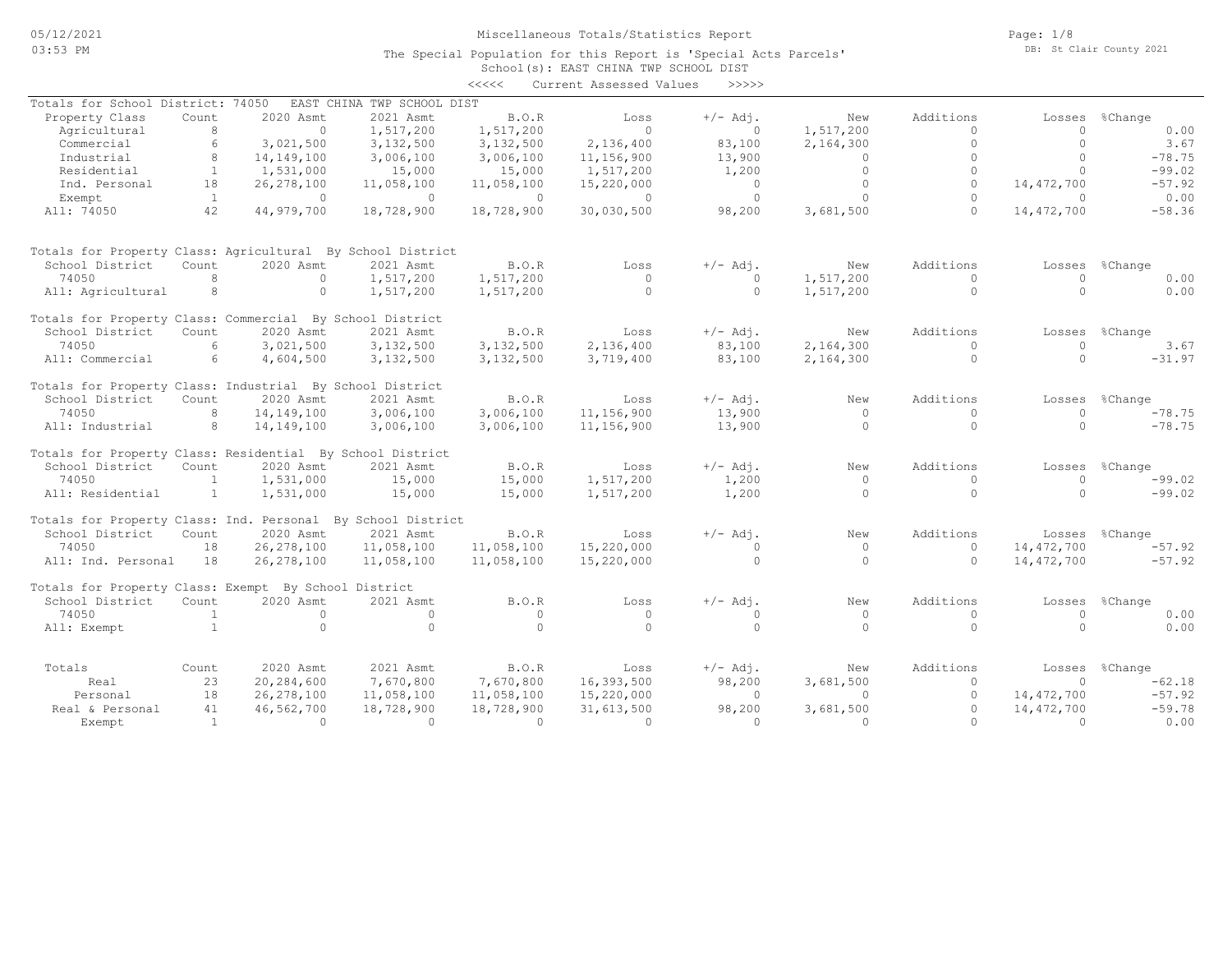Page: 2/8 DB: St Clair County 2021

### School(s): EAST CHINA TWP SCHOOL DIST The Special Population for this Report is 'Special Acts Parcels' <<<<< S.E.V., Taxable and Capped Values >>>>>

|                                                             |                |                        |                            |              | s.e.v., iaxable and capped values |              |            |                        |                      |                |
|-------------------------------------------------------------|----------------|------------------------|----------------------------|--------------|-----------------------------------|--------------|------------|------------------------|----------------------|----------------|
| Totals for School District: 74050                           |                |                        | EAST CHINA TWP SCHOOL DIST |              |                                   |              |            |                        |                      |                |
| Property Class                                              | Count          | 2020 SEV               | Fin SEV                    | 2021 SEV     | 2020 Tax                          | Fin Tax      | 2021 Tax   | BOR Tax                | 2021 Cap             | 2021 MCAP      |
| Agricultural                                                | 8              | $\circ$                | $\circ$                    | 1,517,200    | $\circ$                           | $\circ$      | 832,618    | 832,618                | 832,618              | 832,618        |
| Commercial                                                  | 6              | 3,021,500              | 3,021,500                  | 3,132,500    | 2,227,002                         | 2,227,002    | 2,251,406  | 2,251,406              | 2,265,597            | 2,265,597      |
| Industrial                                                  | 8              | 14, 149, 100           | 14, 149, 100               | 3,006,100    | 12,655,115                        | 12,655,115   | 2,520,836  | 2,520,836              | 2,528,024            | 2,528,024      |
| Residential                                                 | $\mathbf{1}$   | 1,531,000              | 1,531,000                  | 15,000       | 831,316                           | 831,316      | 10,332     | 10,332                 | 10,332               | 10,332         |
| Ind. Personal                                               | 18             | 26, 278, 100           | 26, 278, 100               | 11,058,100   | 26, 278, 100                      | 26, 278, 100 | 11,058,100 | 11,058,100             | 11,058,100           | 11,058,100     |
| Exempt                                                      | $\mathbf{1}$   | $\circ$                | $\circ$                    | $\circ$      | $\circ$                           | $\circ$      | $\circ$    | $\Omega$               | $\Omega$             | $\overline{0}$ |
| All: 74050                                                  | 42             | 44,979,700             | 44,979,700                 | 18,728,900   | 41,991,533                        | 41,991,533   | 16,673,292 | 16,673,292             | 16,694,671           | 16,694,671     |
| Totals for Property Class: Agricultural By School District  |                |                        |                            |              |                                   |              |            |                        |                      |                |
| School District                                             | Count          | 2020 SEV               | Fin SEV                    | 2021 SEV     | 2020 Tax                          | Fin Tax      | 2021 Tax   | BOR Tax                | 2021 Cap             | 2021 MCAP      |
| 74050                                                       | 8              | $\circ$                | $\circ$                    | 1,517,200    | $\circ$                           | $\circ$      | 832,618    | 832,618                | 832,618              | 832,618        |
| All: Agricultural                                           | 8              | $\circ$                | $\circ$                    | 1,517,200    | $\circ$                           | $\circ$      | 832,618    | 832,618                | 832,618              | 832,618        |
| Totals for Property Class: Commercial By School District    |                |                        |                            |              |                                   |              |            |                        |                      |                |
| School District                                             | Count          | 2020 SEV               | Fin SEV                    | 2021 SEV     | 2020 Tax                          | Fin Tax      | 2021 Tax   | BOR Tax                | 2021 Cap             | 2021 MCAP      |
| 74050                                                       | 6              | 3,021,500              | 3,021,500                  | 3,132,500    | 2,227,002                         | 2,227,002    | 2,251,406  | 2,251,406              | 2,265,597            | 2,265,597      |
| All: Commercial                                             | 6              | 4,604,500              | 4,604,500                  | 3,132,500    | 3,097,884                         | 3,097,884    | 2,251,406  | 2,251,406              | 2,265,597            | 2,265,597      |
| Totals for Property Class: Industrial By School District    |                |                        |                            |              |                                   |              |            |                        |                      |                |
| School District                                             | Count          | 2020 SEV               | Fin SEV                    | 2021 SEV     | 2020 Tax                          | Fin Tax      | 2021 Tax   | BOR Tax                | 2021 Cap             | 2021 MCAP      |
| 74050                                                       | 8              | 14, 149, 100           | 14, 149, 100               | 3,006,100    | 12,655,115                        | 12,655,115   | 2,520,836  | 2,520,836              | 2,528,024            | 2,528,024      |
| All: Industrial                                             | 8              | 14, 149, 100           | 14, 149, 100               | 3,006,100    | 12,655,115                        | 12,655,115   | 2,520,836  | 2,520,836              | 2,528,024            | 2,528,024      |
| Totals for Property Class: Residential By School District   |                |                        |                            |              |                                   |              |            |                        |                      |                |
| School District                                             | Count          | 2020 SEV               | Fin SEV                    | 2021 SEV     | 2020 Tax                          | Fin Tax      | 2021 Tax   | BOR Tax                | 2021 Cap             | 2021 MCAP      |
| 74050                                                       | $\mathbf{1}$   | 1,531,000              | 1,531,000                  | 15,000       | 831,316                           | 831,316      | 10,332     | 10,332                 | 10,332               | 10,332         |
| All: Residential                                            | $\mathbf{1}$   | 1,531,000              | 1,531,000                  | 15,000       | 831,316                           | 831,316      | 10,332     | 10,332                 | 10,332               | 10,332         |
| Totals for Property Class: Ind. Personal By School District |                |                        |                            |              |                                   |              |            |                        |                      |                |
| School District                                             | Count          | 2020 SEV               | Fin SEV                    | 2021 SEV     | 2020 Tax                          | Fin Tax      | 2021 Tax   | BOR Tax                | 2021 Cap             | 2021 MCAP      |
| 74050                                                       | 18             | 26, 278, 100           | 26, 278, 100               | 11,058,100   | 26, 278, 100                      | 26, 278, 100 | 11,058,100 | 11,058,100             | 11,058,100           | 11,058,100     |
| All: Ind. Personal                                          | 18             | 26, 278, 100           | 26, 278, 100               | 11,058,100   | 26, 278, 100                      | 26, 278, 100 | 11,058,100 | 11,058,100             | 11,058,100           | 11,058,100     |
| Totals for Property Class: Exempt By School District        |                |                        |                            |              |                                   |              |            |                        |                      |                |
| School District                                             | Count          | 2020 SEV               | Fin SEV                    | 2021 SEV     | 2020 Tax                          | Fin Tax      | 2021 Tax   | BOR Tax                | 2021 Cap             | 2021 MCAP      |
| 74050                                                       | $\mathbf{1}$   | $\Omega$               | $\circ$                    | $\mathbf{0}$ | $\circ$                           | $\circ$      | $\circ$    | $\circ$                | $\Omega$             | $\circ$        |
| All: Exempt                                                 | $\mathbf{1}$   | $\circ$                | $\circ$                    | $\circ$      | $\Omega$                          | $\circ$      | $\Omega$   | $\Omega$               | $\Omega$             | $\Omega$       |
| Totals                                                      |                | 2020 SEV               | Fin SEV                    | 2021 SEV     | 2020 Tax                          | Fin Tax      | 2021 Tax   | BOR Tax                | 2021 Cap             | 2021 MCAP      |
|                                                             | Count<br>23    | 20,284,600             | 20,284,600                 | 7,670,800    | 16,584,315                        | 16,584,315   | 5,615,192  | 5,615,192              | 5,636,571            | 5,636,571      |
| Real                                                        |                |                        |                            |              |                                   |              |            |                        |                      |                |
| Personal                                                    | 18             | 26, 278, 100           | 26, 278, 100               | 11,058,100   | 26, 278, 100                      | 26, 278, 100 | 11,058,100 | 11,058,100             | 11,058,100           | 11,058,100     |
| Real & Personal                                             | 41             | 46,562,700<br>$\Omega$ | 46,562,700                 | 18,728,900   | 42,862,415<br>$\Omega$            | 42,862,415   | 16,673,292 | 16,673,292<br>$\Omega$ | 16,694,671<br>$\cap$ | 16,694,671     |
| Exempt                                                      | $\overline{1}$ |                        | $\Omega$                   | $\Omega$     |                                   | $\Omega$     | $\Omega$   |                        |                      | $\Omega$       |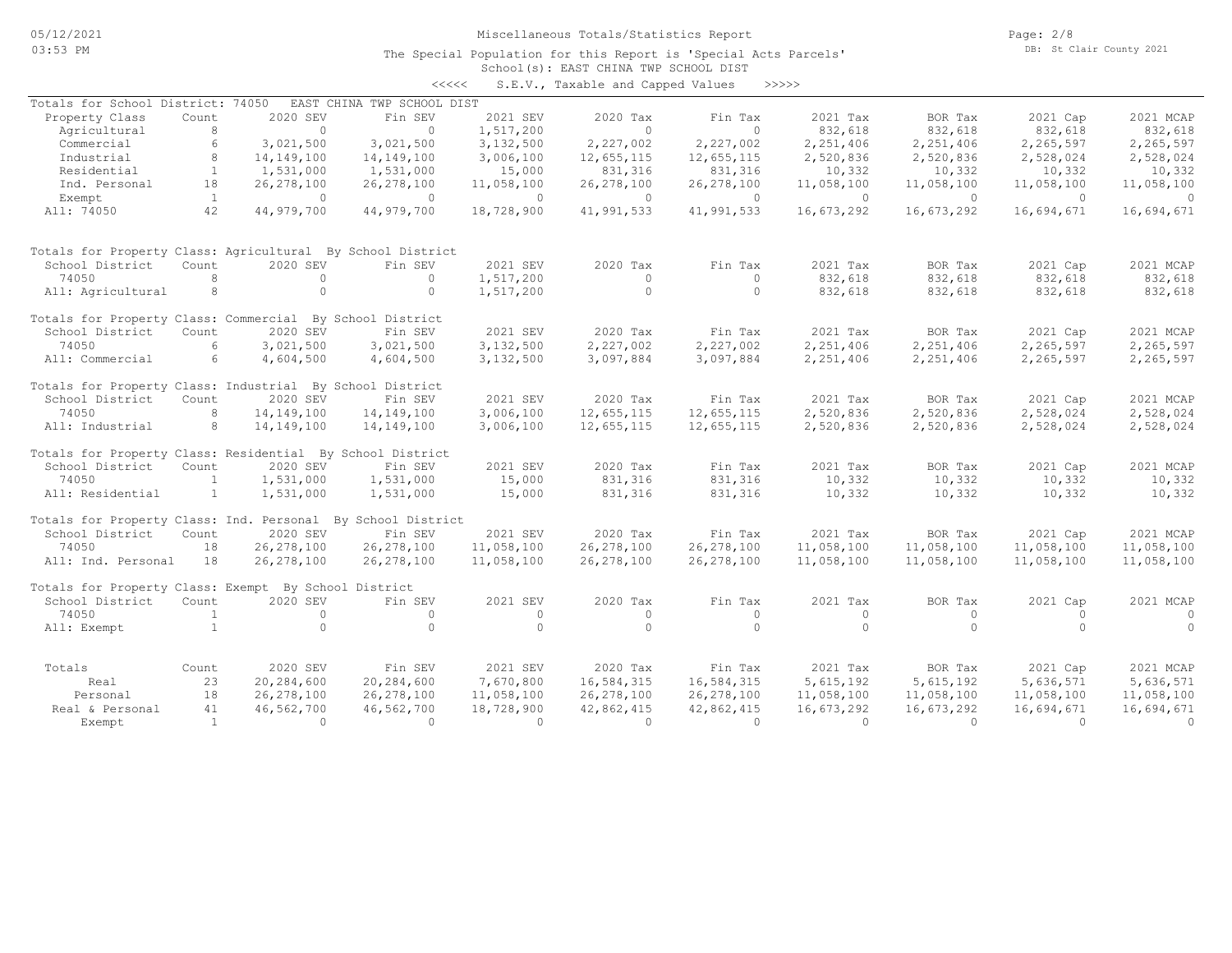### School(s): EAST CHINA TWP SCHOOL DIST The Special Population for this Report is 'Special Acts Parcels'

|                                                             |                |                  |                            | <<<<           | PRE/MBT Percentage Times S.E.V. | >>>>>                    |                       |                  |                      |
|-------------------------------------------------------------|----------------|------------------|----------------------------|----------------|---------------------------------|--------------------------|-----------------------|------------------|----------------------|
| Totals for School District: 74050                           |                |                  | EAST CHINA TWP SCHOOL DIST |                |                                 |                          |                       |                  |                      |
| Property Class                                              | Count          | 2020 ORIG<br>PRE | 2020 ORIG<br>Non-PRE       | Final PRE      | Final<br>Non-PRE                | W/O Winter<br><b>PRE</b> | W/O Winter<br>Non-PRE | 2021 ORIG<br>PRE | 2021 ORIG<br>Non-PRE |
| Agricultural                                                | 8              | $\bigcirc$       | $\Omega$                   | $\overline{0}$ | $\circ$                         | $\bigcirc$               | $\circ$               | 1,517,200        | $\overline{0}$       |
| Commercial                                                  | $\mathbf{1}$   | 553,400          | 2,468,100                  | 553,400        | 2,468,100                       | 553,400                  | 2,468,100             | 553,400          | 2,579,100            |
| Industrial                                                  | $\mathbf{1}$   | 21,700           | 14, 127, 400               | 21,700         | 14, 127, 400                    | 21,700                   | 14, 127, 400          | 21,700           | 2,984,400            |
| Residential                                                 | $\mathbf{1}$   | 1,531,000        | $\Omega$                   | 1,531,000      | $\circ$                         | 1,531,000                | $\circ$               | 15,000           | $\overline{0}$       |
| Ind. Personal                                               | 18             | 26, 278, 100     | $\circ$                    | 26, 278, 100   | $\circ$                         | 26, 278, 100             | $\circ$               | 11,058,100       | $\circ$              |
| All: 74050                                                  | 29             | 28,384,200       | 16,595,500                 | 28,384,200     | 16,595,500                      | 28,384,200               | 16,595,500            | 13,165,400       | 5,563,500            |
| Totals for Property Class: Agricultural By School District  |                |                  |                            |                |                                 |                          |                       |                  |                      |
| School District                                             | Count          | 2020 ORIG        | 2020 ORIG                  | Final PRE      | Final                           | W/O Winter               | W/O Winter            | 2021 ORIG        | 2021 ORIG            |
|                                                             |                | PRE              | Non-PRE                    |                | Non-PRE                         | PRE                      | Non-PRE               | PRE              | Non-PRE              |
| 74050                                                       | 8              | $\circ$          | $\Omega$                   | $\Omega$       | $\circ$                         | $\Omega$                 | $\circ$               | 1,517,200        | $\circ$              |
| All: Agricultural                                           | 8              | $\circ$          | $\Omega$                   | $\Omega$       | $\Omega$                        | $\circ$                  | $\circ$               | 1,517,200        | $\circ$              |
| Totals for Property Class: Commercial By School District    |                |                  |                            |                |                                 |                          |                       |                  |                      |
| School District                                             | Count          | 2020 ORIG        | 2020 ORIG                  | Final PRE      | Final                           | W/O Winter               | W/O Winter            | 2021 ORIG        | 2021 ORIG            |
|                                                             |                | PRE              | Non-PRE                    |                | Non-PRE                         | PRE.                     | Non-PRE               | PRE              | Non-PRE              |
| 74050                                                       | $\mathbf{1}$   | 553,400          | 2,468,100                  | 553,400        | 2,468,100                       | 553,400                  | 2,468,100             | 553,400          | 2,579,100            |
| All: Commercial                                             | $\mathbf{1}$   | 553,400          | 4,051,100                  | 553,400        | 4,051,100                       | 553,400                  | 4,051,100             | 553,400          | 2,579,100            |
| Totals for Property Class: Industrial By School District    |                |                  |                            |                |                                 |                          |                       |                  |                      |
| School District                                             | Count          | 2020 ORIG        | 2020 ORIG                  | Final PRE      | Final                           | W/O Winter               | W/O Winter            | 2021 ORIG        | 2021 ORIG            |
|                                                             |                | PRE              | Non-PRE                    |                | Non-PRE                         | PRE                      | Non-PRE               | <b>PRE</b>       | Non-PRE              |
| 74050                                                       | $\mathbf{1}$   | 21,700           | 14, 127, 400               | 21,700         | 14, 127, 400                    | 21,700                   | 14, 127, 400          | 21,700           | 2,984,400            |
| All: Industrial                                             | <sup>1</sup>   | 21,700           | 14, 127, 400               | 21,700         | 14,127,400                      | 21,700                   | 14, 127, 400          | 21,700           | 2,984,400            |
| Totals for Property Class: Residential By School District   |                |                  |                            |                |                                 |                          |                       |                  |                      |
| School District                                             | Count          | 2020 ORIG        | 2020 ORIG                  | Final PRE      | Final                           | W/O Winter               | W/O Winter            | 2021 ORIG        | 2021 ORIG            |
|                                                             |                | PRE              | Non-PRE                    |                | Non-PRE                         | <b>PRE</b>               | Non-PRE               | PRE              | Non-PRE              |
| 74050                                                       | $\mathbf{1}$   | 1,531,000        | $\circ$                    | 1,531,000      | $\circ$                         | 1,531,000                | $\circ$               | 15,000           | $\overline{0}$       |
| All: Residential                                            | $\overline{1}$ | 1,531,000        | $\circ$                    | 1,531,000      | $\circ$                         | 1,531,000                | $\circ$               | 15,000           | $\circ$              |
| Totals for Property Class: Ind. Personal By School District |                |                  |                            |                |                                 |                          |                       |                  |                      |
| School District                                             | Count          | 2020 ORIG        | 2020 ORIG                  | Final PRE      | Final                           | W/O Winter               | W/O Winter            | 2021 ORIG        | 2021 ORIG            |
|                                                             |                | PRE.             | Non-PRE                    |                | Non-PRE                         | PRE                      | Non-PRE               | <b>PRE</b>       | Non-PRE              |
| 74050                                                       | 18             | 26, 278, 100     | $\overline{0}$             | 26, 278, 100   | $\overline{0}$                  | 26, 278, 100             | $\circ$               | 11,058,100       | $\overline{0}$       |
| All: Ind. Personal                                          | 18             | 26, 278, 100     | $\Omega$                   | 26, 278, 100   | $\bigcirc$                      | 26, 278, 100             | $\Omega$              | 11,058,100       | $\Omega$             |
| Totals                                                      | Count          | 2020 ORIG        | 2020 ORIG                  | Final PRE      | Final                           | W/O Winter               | W/O Winter            | 2021 ORIG        | 2021 ORIG            |
|                                                             |                | PRE              | Non-PRE                    |                | Non-PRE                         | <b>PRE</b>               | Non-PRE               | PRE              | Non-PRE              |
| Real                                                        | 11             | 2,106,100        | 18,178,500                 | 2,106,100      | 18,178,500                      | 2,106,100                | 18,178,500            | 2,107,300        | 5,563,500            |
| Personal                                                    | 18             | 26, 278, 100     | $\Omega$                   | 26, 278, 100   | $\Omega$                        | 26, 278, 100             | 0                     | 11,058,100       | $\mathbf{0}$         |
| Real & Personal                                             | 29             | 28,384,200       | 18,178,500                 | 28,384,200     | 18,178,500                      | 28,384,200               | 18,178,500            | 13,165,400       | 5,563,500            |
|                                                             |                |                  |                            |                |                                 |                          |                       |                  |                      |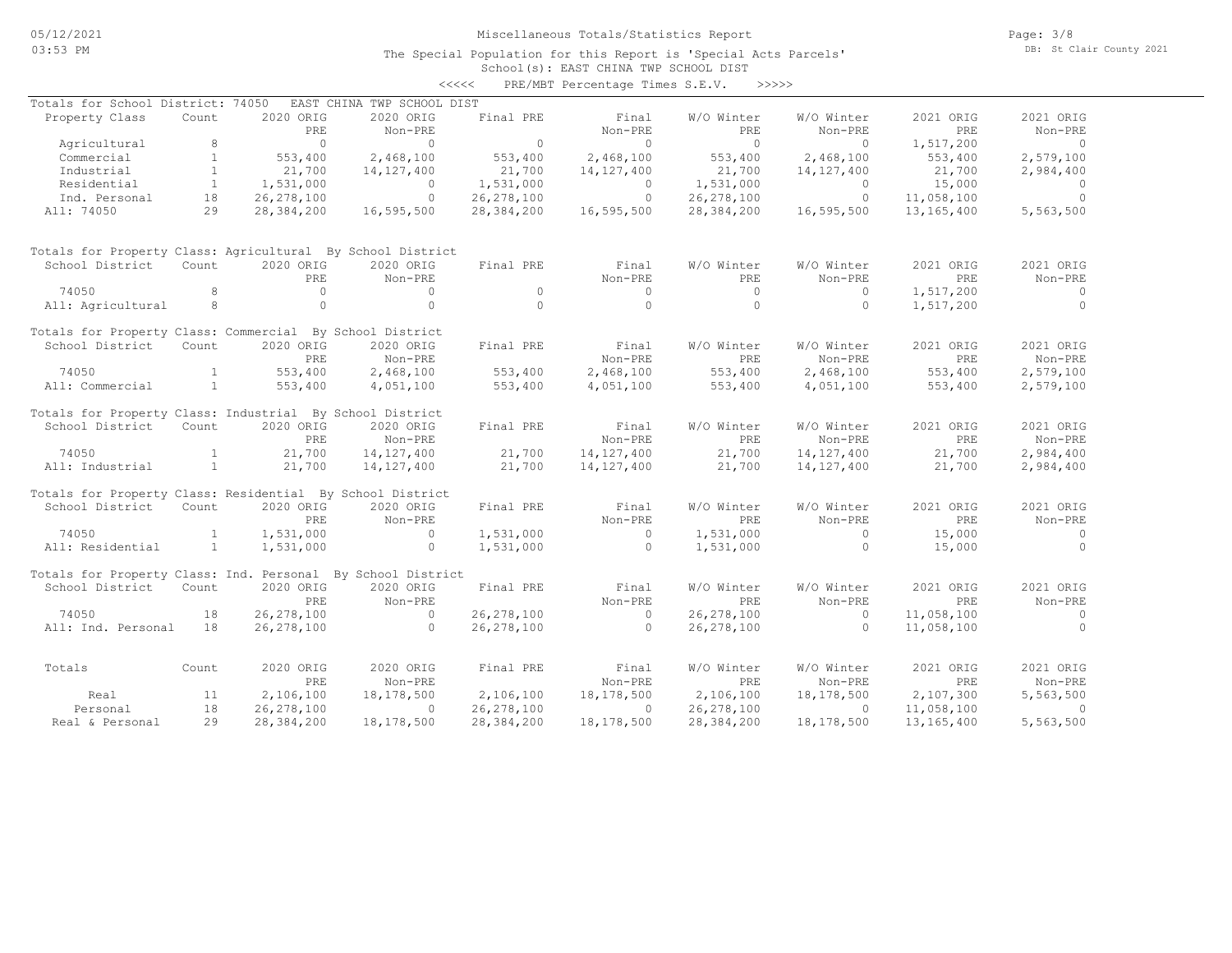### School(s): EAST CHINA TWP SCHOOL DIST The Special Population for this Report is 'Special Acts Parcels'

|                                                             |              |              |                            | <<<<         | PRE/MBT Percentage Times Taxable >>>>> |              |            |            |           |
|-------------------------------------------------------------|--------------|--------------|----------------------------|--------------|----------------------------------------|--------------|------------|------------|-----------|
| Totals for School District: 74050                           |              |              | EAST CHINA TWP SCHOOL DIST |              |                                        |              |            |            |           |
| Property Class                                              | Count        | 2020 ORIG    | 2020 ORIG                  | Final PRE    | Final                                  | W/O Winter   | W/O Winter | 2021 ORIG  | 2021 ORIG |
|                                                             |              | PRE          | Non-PRE                    |              | Non-PRE                                | PRE          | Non-PRE    | PRE        | Non-PRE   |
| Agricultural                                                | 8            | $\Omega$     | $\Omega$                   | $\circ$      | $\circ$                                | $\bigcirc$   | $\Omega$   | 832,618    | $\Omega$  |
| Commercial                                                  | $\mathbf{1}$ | 471,020      | 1,755,982                  | 471,020      | 1,755,982                              | 471,020      | 1,755,982  | 477,614    | 1,773,792 |
| Industrial                                                  | $\mathbf{1}$ | 21,700       | 12,633,415                 | 21,700       | 12,633,415                             | 21,700       | 12,633,415 | 21,700     | 2,499,136 |
| Residential                                                 | $\mathbf{1}$ | 831,316      | $\circ$                    | 831,316      | $\circ$                                | 831,316      | $\circ$    | 10,332     | $\circ$   |
| Ind. Personal                                               | 18           | 26, 278, 100 | $\circ$                    | 26, 278, 100 | $\circ$                                | 26, 278, 100 | $\circ$    | 11,058,100 | $\circ$   |
| All: 74050                                                  | 29           | 27,602,136   | 14,389,397                 | 27,602,136   | 14,389,397                             | 27,602,136   | 14,389,397 | 12,400,364 | 4,272,928 |
| Totals for Property Class: Agricultural By School District  |              |              |                            |              |                                        |              |            |            |           |
| School District                                             | Count        | 2020 ORIG    | 2020 ORIG                  | Final PRE    | Final                                  | W/O Winter   | W/O Winter | 2021 ORIG  | 2021 ORIG |
|                                                             |              | PRE          | Non-PRE                    |              | Non-PRE                                | PRE          | Non-PRE    | PRE        | Non-PRE   |
| 74050                                                       | 8            | $\Omega$     | $\circ$                    | $\Omega$     | $\Omega$                               | $\bigcirc$   | $\Omega$   | 832,618    | $\circ$   |
| All: Agricultural                                           | 8            | $\circ$      | $\circ$                    | $\Omega$     | $\circ$                                | $\Omega$     | $\circ$    | 832,618    | $\circ$   |
| Totals for Property Class: Commercial By School District    |              |              |                            |              |                                        |              |            |            |           |
| School District                                             | Count        | 2020 ORIG    | 2020 ORIG                  | Final PRE    | Final                                  | W/O Winter   | W/O Winter | 2021 ORIG  | 2021 ORIG |
|                                                             |              | PRE          | Non-PRE                    |              | Non-PRE                                | PRE          | Non-PRE    | <b>PRE</b> | Non-PRE   |
| 74050                                                       | $\mathbf{1}$ | 471,020      | 1,755,982                  | 471,020      | 1,755,982                              | 471,020      | 1,755,982  | 477,614    | 1,773,792 |
| All: Commercial                                             | $\mathbf{1}$ | 471,020      | 1,755,982                  | 471,020      | 1,755,982                              | 471,020      | 2,626,864  | 477,614    | 1,773,792 |
| Totals for Property Class: Industrial By School District    |              |              |                            |              |                                        |              |            |            |           |
| School District                                             | Count        | 2020 ORIG    | 2020 ORIG                  | Final PRE    | Final                                  | W/O Winter   | W/O Winter | 2021 ORIG  | 2021 ORIG |
|                                                             |              | PRE          | Non-PRE                    |              | Non-PRE                                | PRE          | Non-PRE    | PRE        | Non-PRE   |
| 74050                                                       | $\mathbf{1}$ | 21,700       | 12,633,415                 | 21,700       | 12,633,415                             | 21,700       | 12,633,415 | 21,700     | 2,499,136 |
| All: Industrial                                             | $\mathbf{1}$ | 21,700       | 12,633,415                 | 21,700       | 12,633,415                             | 21,700       | 12,633,415 | 21,700     | 2,499,136 |
| Totals for Property Class: Residential By School District   |              |              |                            |              |                                        |              |            |            |           |
| School District                                             | Count        | 2020 ORIG    | 2020 ORIG                  | Final PRE    | Final                                  | W/O Winter   | W/O Winter | 2021 ORIG  | 2021 ORIG |
|                                                             |              | PRE          | Non-PRE                    |              | Non-PRE                                | PRE          | Non-PRE    | <b>PRE</b> | Non-PRE   |
| 74050                                                       | $\mathbf{1}$ | 831,316      | $\circ$                    | 831,316      | $\circ$                                | 831,316      | $\circ$    | 10,332     | $\circ$   |
| All: Residential                                            | $\mathbf{1}$ | 831,316      | $\circ$                    | 831,316      | $\circ$                                | 831,316      | $\circ$    | 10,332     | $\circ$   |
| Totals for Property Class: Ind. Personal By School District |              |              |                            |              |                                        |              |            |            |           |
| School District                                             | Count        | 2020 ORIG    | 2020 ORIG                  | Final PRE    | Final                                  | W/O Winter   | W/O Winter | 2021 ORIG  | 2021 ORIG |
|                                                             |              | PRE.         | Non-PRE                    |              | Non-PRE                                | PRE          | Non-PRE    | <b>PRE</b> | Non-PRE   |
| 74050                                                       | 18           | 26, 278, 100 | $\circ$                    | 26, 278, 100 | $\overline{0}$                         | 26, 278, 100 | $\Omega$   | 11,058,100 | $\circ$   |
| All: Ind. Personal                                          | 18           | 26, 278, 100 | $\Omega$                   | 26, 278, 100 | $\Omega$                               | 26, 278, 100 | $\Omega$   | 11,058,100 | $\circ$   |
| Totals                                                      | Count        | 2020 ORIG    | 2020 ORIG                  | Final PRE    | Final                                  | W/O Winter   | W/O Winter | 2021 ORIG  | 2021 ORIG |
|                                                             |              | PRE          | Non-PRE                    |              | Non-PRE                                | PRE          | Non-PRE    | PRE        | Non-PRE   |
| Real                                                        | 11           | 1,324,036    | 15,260,279                 | 1,324,036    | 15,260,279                             | 1,324,036    | 15,260,279 | 1,342,264  | 4,272,928 |
| Personal                                                    | 18           | 26, 278, 100 | $\circ$                    | 26, 278, 100 | $\circ$                                | 26, 278, 100 | $\Omega$   | 11,058,100 | $\circ$   |
| Real & Personal                                             | 29           | 27,602,136   | 15,260,279                 | 27,602,136   | 15,260,279                             | 27,602,136   | 15,260,279 | 12,400,364 | 4,272,928 |
|                                                             |              |              |                            |              |                                        |              |            |            |           |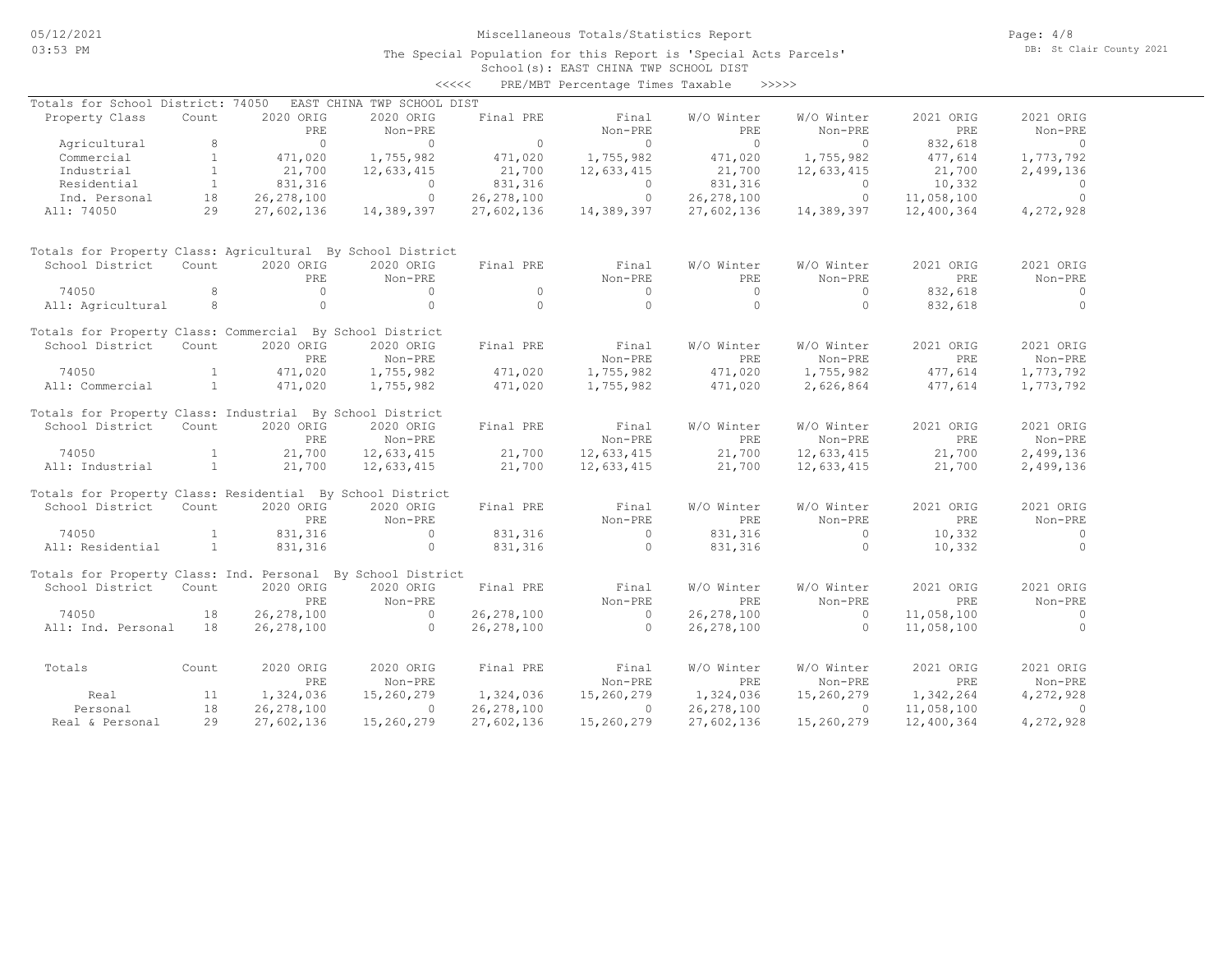## \*\*\*\*\* DDA/LDFA Totals \*\*\*\*\*

|               |       | Base      | Current   | Current   | Current      | Final        | Final      | Final       |
|---------------|-------|-----------|-----------|-----------|--------------|--------------|------------|-------------|
| DDA/LDFA      | Count | Value     | Assessed  | Taxable   | Captured     | Assessed     | Taxable    | Captured    |
| TIFA #2       | 19    | 308,500   |           |           | $-266,500$   |              |            | $-260,000$  |
| TIFA #3       | 35    | 257,900   | 15,000    | 10,332    | $-247,568$   | 13,800       | 10,190     | $-160, 410$ |
| TIFA #1       |       |           | 883,300   | 883,300   | 706,640      | 885,100      | 885,100    | 708,080     |
| CHRYSLER      |       |           | 9,283,400 | 9,283,400 |              | 35, 211, 700 | 34,206,170 |             |
| DDA DIST 2002 | 69    | 2,069,308 | 1,353,600 | 618,512   | $-1,450,796$ | 1,317,300    | 670,112    | $-457,880$  |
| 2013 DISTRICT | 28    |           | 1,869,400 | 1,709,936 | 1,709,936    | 1,987,800    | 1,735,045  | 1,735,045   |

### \*\*\*\*\* CFT/IFT/REHAB Totals \*\*\*\*\*

|                                                                                                                      | Count          | SEV Value                             | Taxable Value                         |
|----------------------------------------------------------------------------------------------------------------------|----------------|---------------------------------------|---------------------------------------|
| TFT - Pre 1994 Rates<br>Real<br>IFT - Pre 1994 Rates<br>Personal                                                     | $\Omega$<br>10 |                                       |                                       |
| TFT - Pre 1994 Rates<br>Real & Personal                                                                              | 10             |                                       |                                       |
| IFT - FZN AdVal Rates PA 2 Real<br>IFT - FZN AdVal Rates PA 2 Personal<br>IFT - FZN AdVal Rates PA 2 Real & Personal | $\Omega$       | 1,095,100<br>1,095,100                | 769,300<br>769,300                    |
| IFT - Post 1994 Rates<br>Real<br>TFT - Post 1994 Rates<br>Personal<br>IFT - Post 1994 Rates<br>Real & Personal       | 18<br>63<br>81 | 1,911,000<br>11,058,100<br>12,969,100 | 1,751,536<br>11,058,100<br>12,809,636 |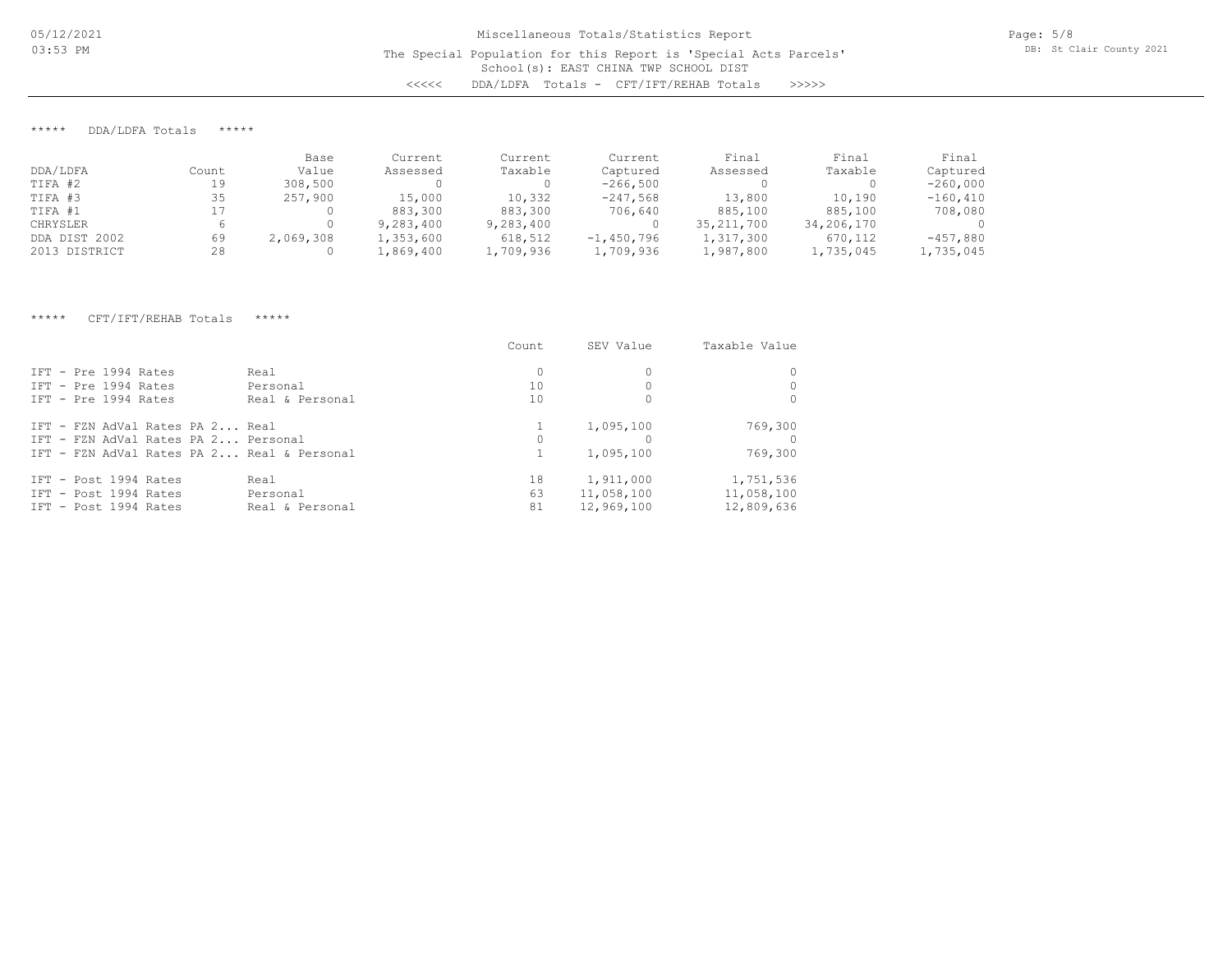# School(s): EAST CHINA TWP SCHOOL DIST Miscellaneous Totals/Statistics Report The Special Population for this Report is 'Special Acts Parcels' <<<<< Special Act Totals >>>>>

Page: 6/8 DB: St Clair County 2021

\*\*\*\*\* DDA/LDFA Totals \*\*\*\*\*

|               |       | Base      | Current   | Current   | Current      | Final        | Final      | Final       |
|---------------|-------|-----------|-----------|-----------|--------------|--------------|------------|-------------|
| DDA/LDFA      | Count | Value     | Assessed  | Taxable   | Captured     | Assessed     | Taxable    | Captured    |
| TIFA #2       | 19    | 308,500   |           |           | $-266,500$   |              |            | $-260,000$  |
| TIFA #3       | 35    | 257,900   | 15,000    | 10,332    | $-247,568$   | 13,800       | 10,190     | $-160, 410$ |
| TIFA #1       |       |           | 883,300   | 883,300   | 706,640      | 885,100      | 885,100    | 708,080     |
| CHRYSLER      |       |           | 9,283,400 | 9,283,400 |              | 35, 211, 700 | 34,206,170 |             |
| DDA DIST 2002 | 69    | 2,069,308 | 1,353,600 | 618,512   | $-1,450,796$ | 1,317,300    | 670,112    | $-457,880$  |
| 2013 DISTRICT | 28    |           | 1,869,400 | 1,709,936 | 1,709,936    | 1,987,800    | 1,735,045  | 1,735,045   |

\*\*\*\*\* Special Act Totals \*\*\*\*\*

|                                     |                 | Count    | SEV Value | Taxable Value |
|-------------------------------------|-----------------|----------|-----------|---------------|
| DNR - DNR-PILT                      | Real            | 10       | 2070600   | 1310232       |
| DNR - DNR-PILT                      | Personal        | $\Omega$ | $\Omega$  |               |
| DNR - DNR-PILT                      | Real & Personal | 10       | 2070600   | 1310232       |
| State Land Bank Sale                | Real            |          | 15000     | 10332         |
| State Land Bank Sale                | Personal        | $\Omega$ | $\Omega$  |               |
| State Land Bank Sale                | Real & Personal |          | 15000     | 10332         |
| CFT - PA255 of 1978 - New Facility  | Real            |          | 883300    | 883300        |
| CFT - PA255 of 1978 - New Facility  | Personal        |          | $\cap$    |               |
| CFT - PA255 of 1978 - New Facility  | Real & Personal |          | 883300    | 883300        |
| IFT - Post 1994 Rates               | Real            | 18       | 1911000   | 1751536       |
| IFT - Post 1994 Rates               | Personal        | 63       | 11058100  | 11058100      |
| IFT - Post 1994 Rates               | Real & Personal | 81       | 12969100  | 12809636      |
| IFT - Pre 1994 Rates                | Real            | $\Omega$ | 0         | $\cup$        |
| IFT - Pre 1994 Rates                | Personal        | 10       |           | $\cup$        |
| IFT - Pre 1994 Rates                | Real & Personal | 10       |           | $\Omega$      |
| CRA/CFT-FZN AdVal Rates PA210&PA255 | Real            | 4        | 1695800   | 890492        |
| CRA/CFT-FZN AdVal Rates PA210&PA255 | Personal        | 0        |           | $\bigcap$     |
| CRA/CFT-FZN AdVal Rates PA210&PA255 | Real & Personal | 4        | 1695800   | 890492        |
| IFT - Rehab<br>(Frozen)             | Real            |          | 1095100   | 769300        |
| IFT - Rehab<br>(Frozen)             | Personal        | 0        |           | $\cap$        |
| IFT - Rehab<br>(Frozen)             | Real & Personal |          | 1095100   | 769300        |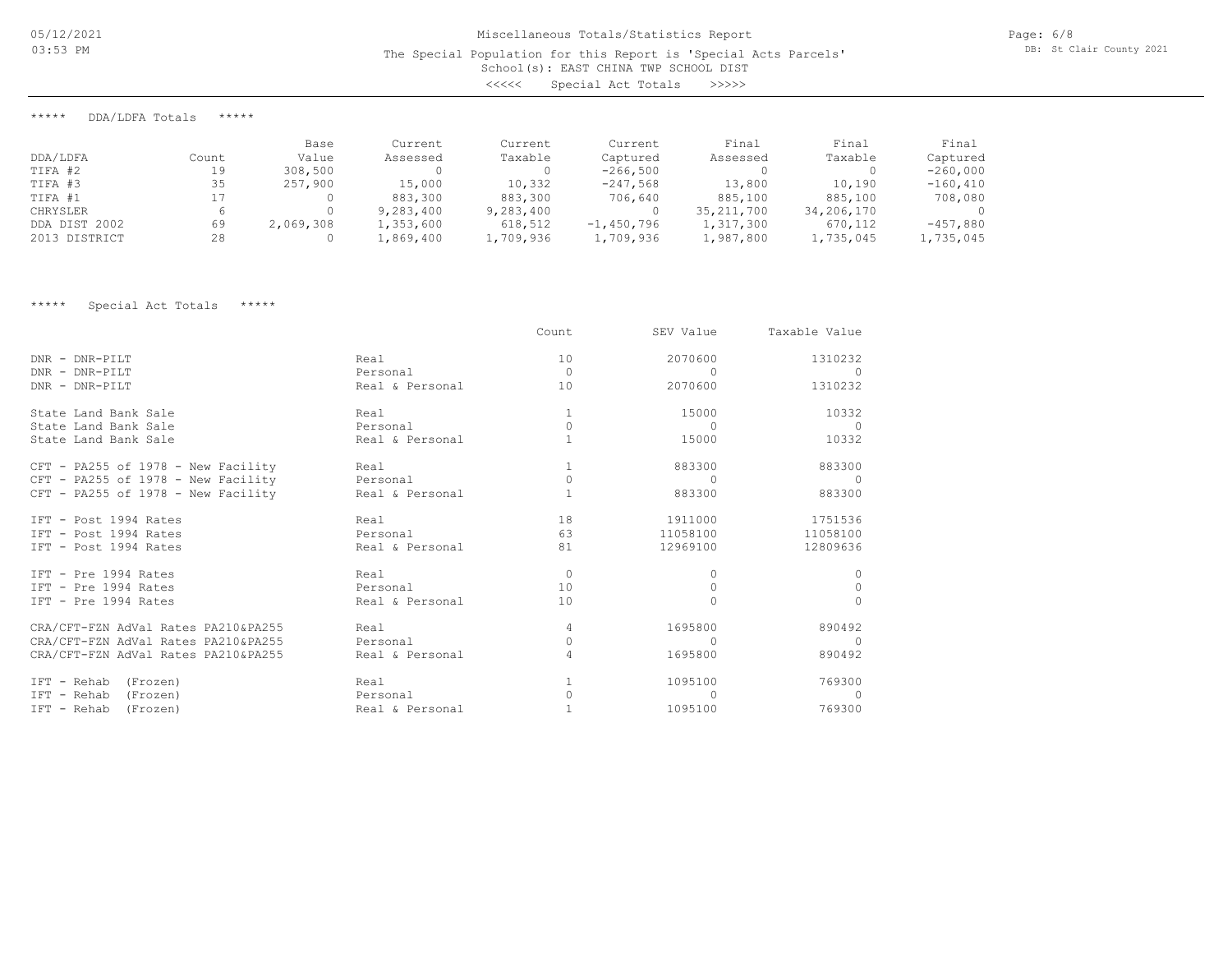<<<<< Top 20 Statistics >>>>>

| ***** Top 20 S.E.V.s<br>*****                   |                                                                       |                                |                    |
|-------------------------------------------------|-----------------------------------------------------------------------|--------------------------------|--------------------|
| 03-901-0053-000                                 | ZF MARYSVILLE LLC                                                     | \$                             | 6,530,700          |
| $03 - 901 - 0055 - 000$                         | ZF MARYSVILLE LLC                                                     | \$                             | 2,533,200          |
| $07 - 904 - 0001 - 000$                         | PLANET CLAIR LLC                                                      | \$                             | 1,257,300          |
| 17-900-0003-000                                 | LTC ROLL & ENGINEERING CO., INC                                       | \$<br>\$                       | 1,095,100          |
| $02 - 940 - 0001 - 000$                         | INN ON WATER STREET LLC                                               |                                | 883,300            |
| 17-769-0027-000                                 | MI DEPT OF NATURAL RESOURCES                                          | \$<br>\$                       | 867,400            |
| 13-901-0002-000                                 | ANTOLIN INTERIORS USA INC.                                            | \$                             | 814,200            |
| $07 - 900 - 0054 - 000$                         | IAC GROUP NA                                                          | \$                             | 773,400            |
| $02 - 875 - 0051 - 000$                         | STATE OF MICHIGAN                                                     | \$                             | 553,400            |
| 13-900-0001-000                                 | MAGNA EXTERIORS & INTERIORS USA INC<br>WRIGHT PLASTIC PRODUCTS CO LLC | \$                             | 491,800            |
| $07 - 900 - 0055 - 000$                         | SMDRP LLC                                                             | \$                             | 489,800            |
| $07 - 904 - 0003 - 000$<br>17-055-0002-000      | MI DEPT OF NATURAL RESOURCES                                          | \$                             | 314,300<br>288,300 |
| 13-901-0001-000                                 | ANTOLIN INTERIORS USA INC.                                            | \$                             | 281,000            |
| 17-019-4001-000                                 | MI DEPT OF NATURAL RESOURCES                                          | \$                             | 264,700            |
| $07 - 901 - 0057 - 000$                         | WRIGHT PLASTIC PRODUCTS CO LLC                                        | $\boldsymbol{\dot{\varsigma}}$ | 240,100            |
| $07 - 901 - 0056 - 000$                         | ENGINEERED PLASTIC COMPONENTS                                         | \$                             | 231,800            |
| $03 - 901 - 0050 - 000$                         | FCA US LLC                                                            | \$                             | 219,500            |
| $07 - 900 - 0052 - 000$                         | WRIGHT PLASTIC PRODUCTS CO                                            | \$                             | 134,300            |
| $02 - 991 - 0026 - 000$                         | ROCKFORD CARVING COMPANY                                              | \$                             | 105,600            |
|                                                 |                                                                       |                                |                    |
|                                                 |                                                                       |                                |                    |
| Top 20 Taxable Values *****<br>*****            |                                                                       |                                |                    |
| $03 - 901 - 0053 - 000$                         | ZF MARYSVILLE LLC                                                     | \$                             | 6,530,700          |
| $03 - 901 - 0055 - 000$                         | ZF MARYSVILLE LLC                                                     | \$                             | 2,533,200          |
| $02 - 940 - 0001 - 000$                         | INN ON WATER STREET LLC                                               | \$                             | 883,300            |
| 13-901-0002-000                                 | ANTOLIN INTERIORS USA INC.                                            | \$                             | 814,200            |
| 17-900-0003-000                                 | LTC ROLL & ENGINEERING CO., INC                                       | \$                             | 769,300            |
| $07 - 900 - 0054 - 000$                         | IAC GROUP NA                                                          | \$                             | 667,637            |
| $07 - 904 - 0001 - 000$                         | PLANET CLAIR LLC                                                      | \$                             | 564,912            |
| 13-900-0001-000                                 | MAGNA EXTERIORS & INTERIORS USA INC                                   | \$                             | 491,800            |
| $02 - 875 - 0051 - 000$                         | STATE OF MICHIGAN                                                     | \$                             | 477,614            |
| $07 - 900 - 0055 - 000$                         | WRIGHT PLASTIC PRODUCTS CO LLC                                        | \$                             | 452,532            |
| 17-769-0027-000                                 | MI DEPT OF NATURAL RESOURCES                                          | \$                             | 416,927            |
| 13-901-0001-000                                 | ANTOLIN INTERIORS USA INC.                                            | \$                             | 281,000            |
| $07 - 904 - 0003 - 000$                         | SMDRP LLC                                                             | \$                             | 252,370            |
| $07 - 901 - 0057 - 000$                         | WRIGHT PLASTIC PRODUCTS CO LLC                                        | \$                             | 240,100            |
| $07 - 901 - 0056 - 000$                         | ENGINEERED PLASTIC COMPONENTS                                         | \$                             | 231,800            |
| $03 - 901 - 0050 - 000$                         | FCA US LLC                                                            | \$                             | 219,500            |
| 17-055-0002-000                                 | MI DEPT OF NATURAL RESOURCES                                          | \$                             | 191,884            |
| 17-019-4001-000                                 | MI DEPT OF NATURAL RESOURCES                                          | \$                             | 138,598            |
| $07 - 900 - 0052 - 000$                         | WRIGHT PLASTIC PRODUCTS CO                                            | \$                             | 117,867            |
| $02 - 991 - 0026 - 000$                         | ROCKFORD CARVING COMPANY                                              | Ś                              | 105,600            |
|                                                 |                                                                       |                                |                    |
| $***$ * * * *                                   |                                                                       |                                |                    |
| Top 20 Owners by Taxable Value *****            | 9,063,900 Taxable Value in 2 Parcel(s)<br>has                         |                                |                    |
| ZF MARYSVILLE LLC<br>ANTOLIN INTERIORS USA INC. | 1,095,200 Taxable Value in 2 Parcel(s)<br>has                         |                                |                    |
| INN ON WATER STREET LLC                         | 883,300 Taxable Value in 1 Parcel(s)<br>has                           |                                |                    |
| MI DEPT OF NATURAL RESOURCES                    | 791,111 Taxable Value in 6 Parcel(s)<br>has                           |                                |                    |
| LTC ROLL & ENGINEERING CO., INC                 | 769,300 Taxable Value in 2 Parcel(s)<br>has                           |                                |                    |
| WRIGHT PLASTIC PRODUCTS CO LLC                  | 692,632 Taxable Value in 5 Parcel(s)<br>has                           |                                |                    |
| IAC GROUP NA                                    | 667,637 Taxable Value in 7 Parcel(s)<br>has                           |                                |                    |
| PLANET CLAIR LLC                                | 564,912 Taxable Value in 1 Parcel(s)<br>has                           |                                |                    |
| STATE OF MICHIGAN                               | 519,121 Taxable Value in 4 Parcel(s)<br>has                           |                                |                    |

FCA US LLC has 219,500 Taxable Value in 1 Parcel(s) ENGINEERED PLASTIC COMPONENTS has 231,800 Taxable Value in 4 Parcel(s) SMDRP LLC **has** 252,370 Taxable Value in 1 Parcel(s) MAGNA EXTERIORS & INTERIORS USA INC has 491,800 Taxable Value in 1 Parcel(s)